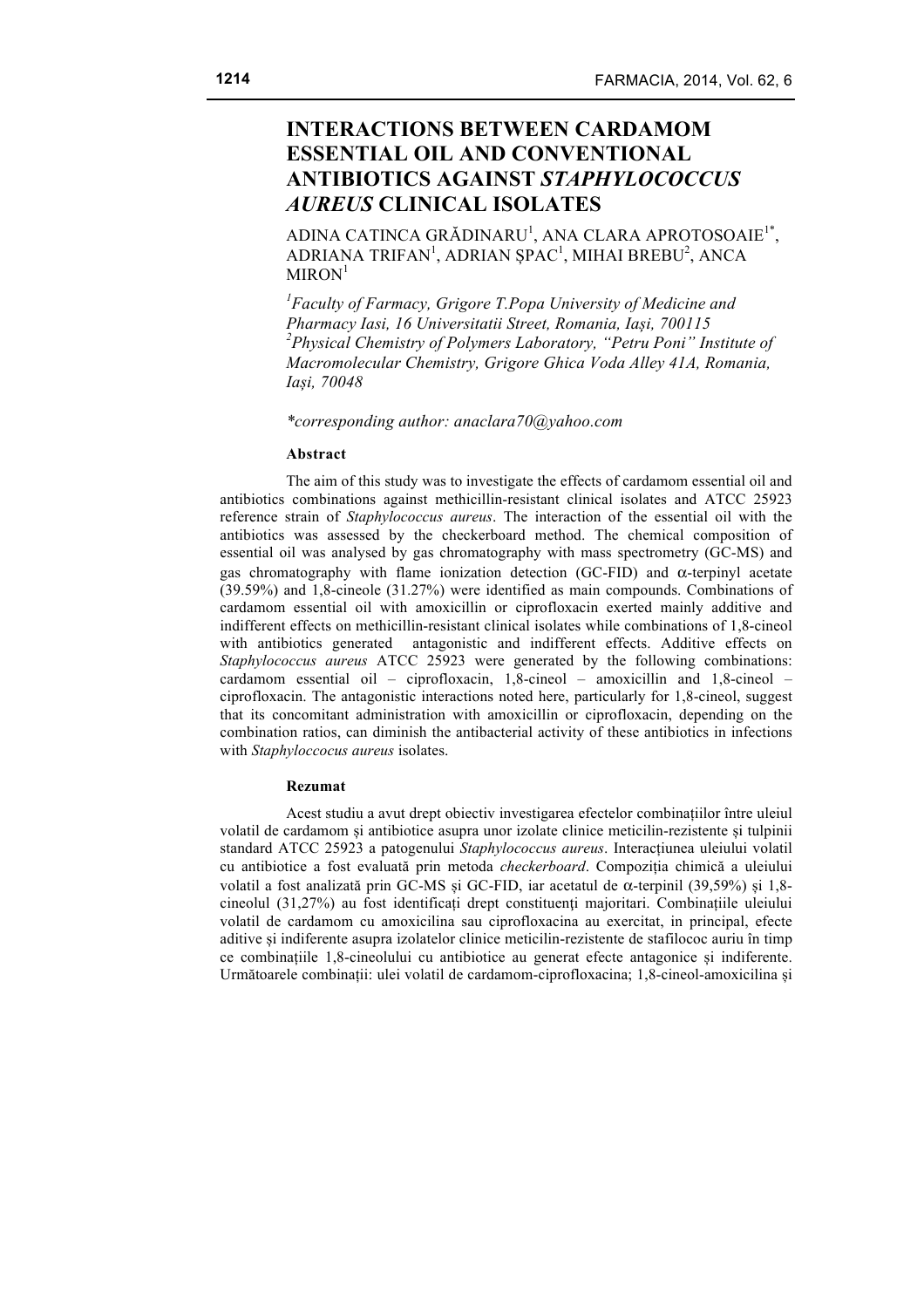1,8-cineol-ciprofloxacina au generat efecte aditive asupra tulpinii standard *Staphylococcus aureus* ATCC 25923. Interacțiunile de tip antagonist semnalate aici, mai ales pentru 1,8 cineol, sugerează că administrarea sa concomitentă cu amoxicilina sau ciprofloxacina, dependent de raportul de combinare, poate diminua activitatea acestor antibiotice în infecțiile cu izolate de *Staphylococcus aureus*.

**Keywords**: Cardamom essential oil, antibiotics, *Staphylococcus aureus*, interactions

#### **Introduction**

*Elletaria cardamomum* (L.) Maton (Zingiberaceae), known as cardamom, is a perennial aromatic plant, native to the evergreen forests of southern India [9, 19]. Its dried fruits have great economic importance, being one of the most highly priced spices [10]. Cardamom fruits have stomachic, spasmolytic, anti-foaming, expectorant and anti-inflammatory properties [16, 20]. Besides medicinal purposes, cardamom fruits are used as a condiment and flavouring agent in food industry [19, 20]. Cardamom essential oil is used in medicine as antimicrobial [18], anti-inflammatory and analgesic agent [2], but also in cosmetic industry and perfumery [5]. Recently there has been a considerable interest in plants extracts and essential oils as antimicrobial agents. *Staphylococcus aureus* is one of the pathogens whose resistant strains have created a real public health issue. Methicillin-resistant strains of *Staphylococcus aureus* (MRSA) are some of the main agents involved in the production of nosocomial infections [11]. One of the approaches currently investigated to overcome resistant bacteria is the use of combinations between antibiotics and bioactive vegetal extracts/compounds. Different interactions (additive, synergistic or antagonistic) between essential oils and antibiotics have already been reported in literature. Essential oils of *Thymus maroccanus* and *Thymus broussonetii* in combination with conventional antibiotics (ciprofloxacin, gentamicin, pristinamycin, cefixime) showed synergistic effects against *Salmonella* sp., *Escherichia coli*, *Staphylococcus aureus*, *Bacillus cereus*, *Pseudomonas aeruginosa* and *Klebsiella pneumoniae* [7]. The combinations of norfloxacin and *Pelargonium graveolens* essential oil acted synergistically against three bacterial strains: *Staphylococcus aureus* ATCC 6538, *Staphylococcus aureus* ATCC 29213 and *Bacillus cereus* ATCC 11778 [15]. Synergistic effects between vancomycin and *Zataria multiflora* essential oil against clinical isolates of *Staphylococcus aureus* were also reported [13]. Essential oil of *Origanum vulgare* in combination with amoxicillin, polymycin and lincomycin displayed addition effects against extended-spectrum β-lactamase-producing *Escherichia coli* isolated from chicken; when combined with fluoroquinolones, doxycycline, maquindox,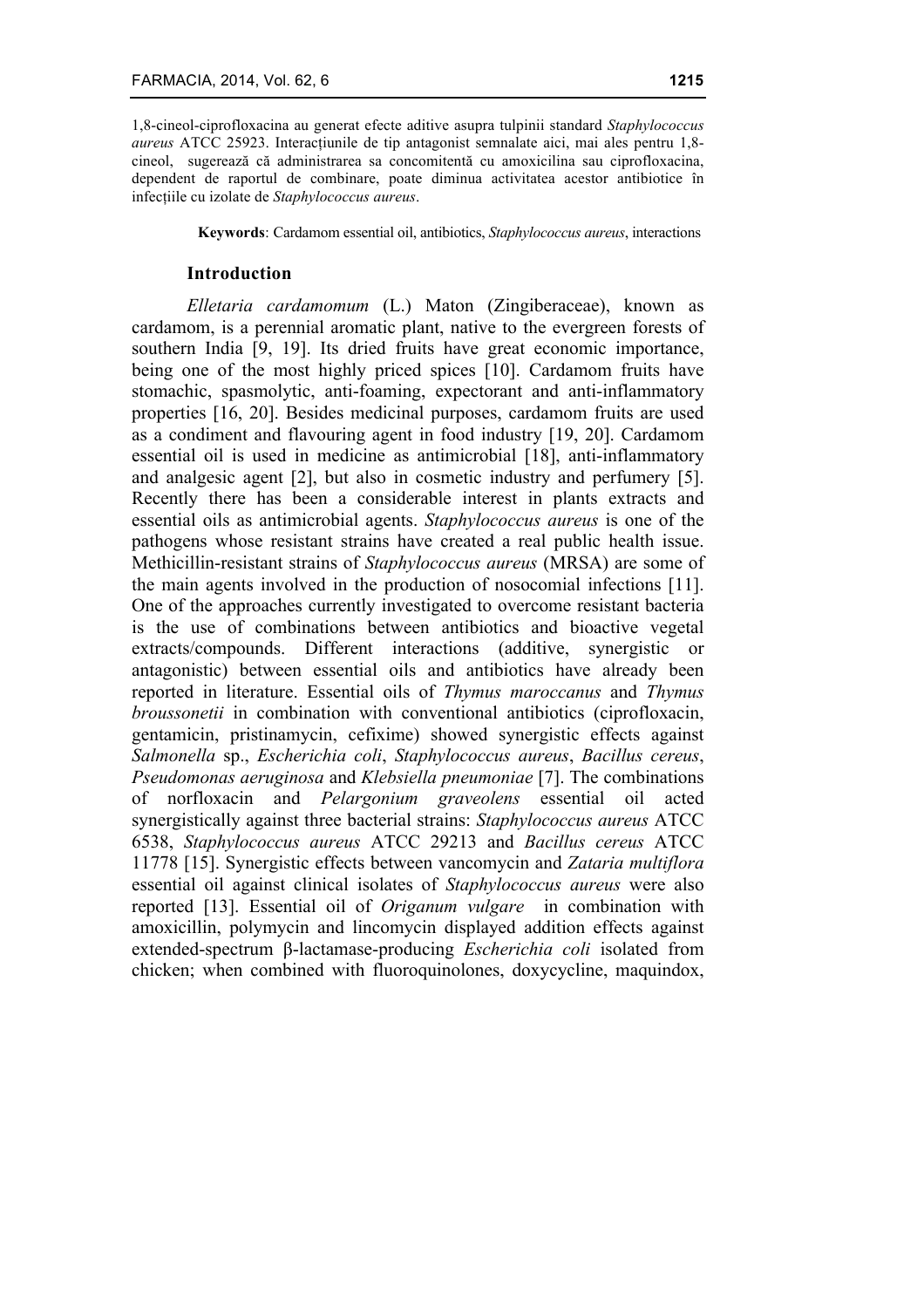florfenicol, the essential oil showed synergy against the same bacterial strain [17]. The aim of this study was to determine the effects of the combinations of cardamom essential oil and conventional antibiotics (amoxicillin, ciprofloxacin) against some MRSA clinical isolates. In addition, the effects of these combinations on *Staphylococcus aureus* reference strain were also determined. The antimicrobial activity of 1,8-cineole and its combinations with antibiotics was evaluated against the same bacterial strains.

### **Materials and Methods**

# *Chemicals*

1,8-cineole (purity 99%) was purchased from Sigma-Aldrich (Milwaukee, USA). An alkane standard solution C8-C20 and dimethylsulphoxide (DMSO) were obtained from Sigma-Aldrich (Steinhem, Germany).

# *Plant material and essential oil isolation*

Dried cardamom fruits were purchased from a local supermarket. The botanical identity was confirmed in the Department of Pharmacognosy, Faculty of Pharmacy, University of Medicine and Pharmacy "Grigore T. Popa", Iasi, Romania. A voucher specimen (EC no. 12012) was deposited in the same Department. The essential oil was isolated by the hydrodistillation of powdered dried fruits (100 g) in a Clevenger type apparatus (5 h). The essential oil was dried over anhydrous sodium sulphate and stored in dark glass tubes at 4°C until analysis.

### *GC-MS and GC-FID analysis*

Gas chromatography with mass spectrometry (GC-MS) analysis of the oil was carried out on an Agilent type 7890A gas cromatograph, equipped with an Agilent 5975C mass spectrometer and a DB-5MS capillary column (30 m x 0.25 mm internal diameter, 0.25 µm film thickness). The injection volume was 0.3 µL of pure essential oil. The analyses were performed using the following temperature program: the oven temperature was raised at a rate of  $3^{\circ}$ C min<sup>-1</sup> from  $40^{\circ}$ C to  $250^{\circ}$ C (isothermal for 4 min), then raised to  $280^{\circ}$ C at  $10^{\circ}$ C min<sup>-1</sup> and the final temperature was held for 2 min [4]. The compounds were identified by comparing their recorded mass spectra with those stored in the Wiley mass spectral library and their retention indices relative to n-alkanes with those mentioned in literature [1, 3, 8, 14]. The gas chromatography with flame ionization detection (GC-FID) analysis was performed using an Agilent 6890 gas chromatograph equipped with a flame ionization detector and a DB-5MS capillary column (30 m x 0.25 mm internal diameter, 0.25 um film thickness). The GC-FID conditions were the same as the ones described above.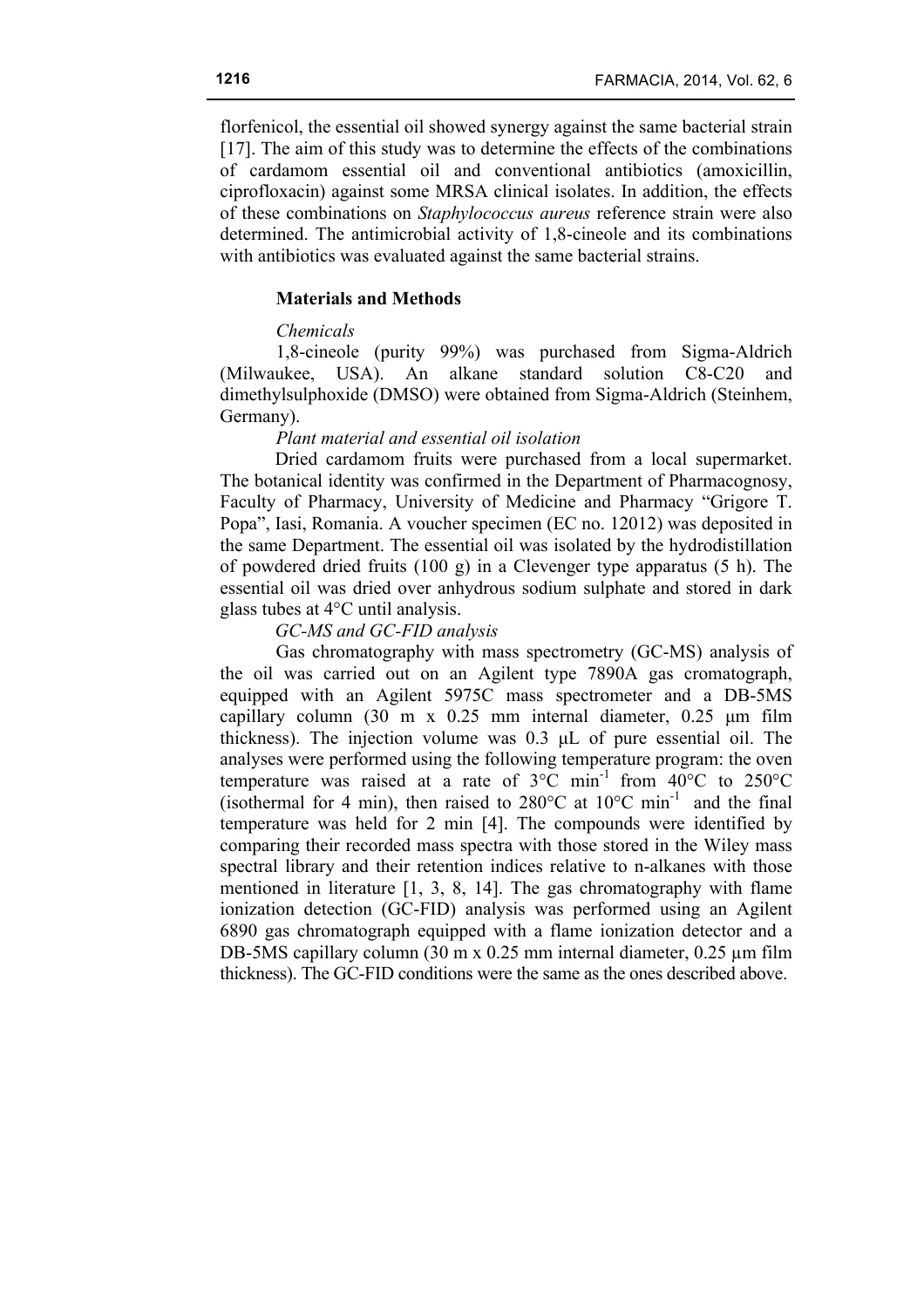# *Antimicrobial assays*

# *Microbial test strains*

Cardamom essential oil (CEO) was tested against *Staphylococcus aureus* ATCC 25923 reference strain (MediMark Europe-Grenoble, France) and two methicillin resistant clinical isolates, namely: *S. aureus* 37 and *S. aureus* 4185. The clinical isolates were obtained from the Microbiology Laboratory of the Lung Hospital, Iasi, Romania.

*Determination of the minimum inhibitory concentration (MIC) and minimum bactericidal concentration (MBC)*

The MIC and MBC values were assessed by the broth dilution method on plates with 24 wells [21]. CEO and 1,8-cineole serial dilutions, ranging from 25 mg/mL to 0.0015 mg/mL and 5 mg/mL to 0.015 mg/mL respectively, were prepared into Mueller Hinton broth (Biolab Zrt.- Budapest, Hungary) containing the inoculum adjusted to 0.5 McFarland standard turbidity. Amoxicillin and ciprofloxacin (Bioanalyse Tibbi Malzemeler-Ankara, Turkey) were used as positive controls in a dilution range of 16  $\mu$ g/mL to 0.007  $\mu$ g/mL and 8  $\mu$ g/mL to 0.003 $\mu$ g/mL, respectively. The incubation was performed at 35°C, for 24 hours. The MIC is defined as the lowest concentration of essential oil/1,8-cineole that completely inhibited visible growth of the tested microorganisms. The MBC represents the lowest concentration of the essential oil/1,8-cineole at which a percentage of 99.9% of bacteria have been killed.

*The assessment of CEO/1,8-cineole and antibiotics combinations effects*

The checkerboard method on 96-well plates was performed to evaluate the effects of CEO/1,8-cineole and antibiotics combinations [12]. 50 µL of each dilution were dispensed in each well, the final volume being 100 µL. The inoculum, adjusted to 0.5 McFarland standard of bacterial concentration, was added in each well of the plate. The plates were incubated at 35°C, for 18-24 hours. The interaction of the essential oil with the antibiotics was interpreted according to the fractional inhibitory concentration indexes (FICIs) values. The combination of two substances acts synergistically if FICI≤0.5, additively if  $0.5 <$  FICI < 1, indifferently if  $1 < FICI < 2$  and antagonistically if  $FICI \ge 2$  [6].

# **Results and Discussion**

# *Chemical composition of essential oil*

The hydrodistillation of cardamom fruits gave a yellowish and pleasant-scented essential oil with a yield of 9.25% (v/w). Twenty-three compounds were identified representing 94.34% of the total oil (Table I). α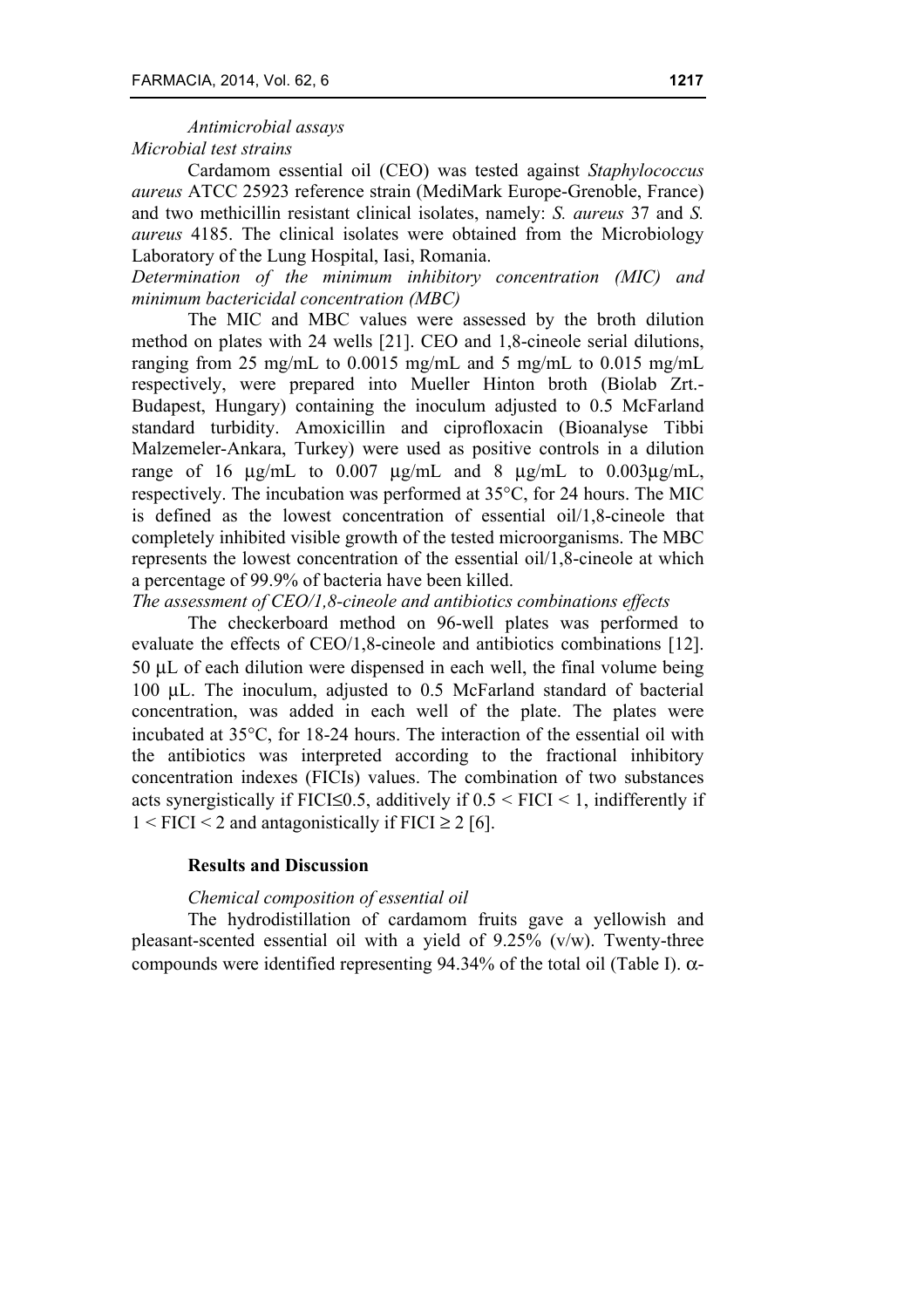terpinyl acetate (39.59%) and 1,8-cineole (31.27%) were the major constituents in CEO. Oxygenated monoterpenes were dominant (84.54%) followed by monoterpenes (8.27%). The higher level of  $\alpha$ -terpinyl acetate compared to 1,8-cineole gives a superior odour quality of CEO. In addition to α-terpinyl acetate, other terpenoids such as α-terpineol, linalool, linalyl acetate and geraniol impart a sweet flavour which counterbalances the camphorated-sharp touch of 1,8-cineole.

**Table I.**

| Chemical composition of the essential oil isolated from cardamom fruits |                 |               |                |  |
|-------------------------------------------------------------------------|-----------------|---------------|----------------|--|
| Compound                                                                | RI <sup>a</sup> | $\frac{0}{0}$ | Identification |  |
| Monoterpene hydrocarbons                                                |                 |               |                |  |
| $\alpha$ -thujene                                                       | 921             | 0.17          | GC-MS          |  |
| $\alpha$ -pinene                                                        | 929             | 1.35          | GC-MS          |  |
| camphene                                                                | 943             | 0.03          | GC-MS          |  |
| sabinene                                                                | 970             | 3.53          | GC-MS          |  |
| myrcene                                                                 | 987             | 1.86          | GC-MS          |  |
| $\Delta$ -3-carene                                                      | 1004            | 0.02          | GC-MS          |  |
| $\alpha$ -terpinene                                                     | 1015            | 0.38          | GC-MS          |  |
| $trans-\beta-ocimene$                                                   | 1045            | 0.14          | GC-MS          |  |
| $\gamma$ -terpinene                                                     | 1067            | 0.62          | GC-MS          |  |
| $\alpha$ -terpinolene                                                   | 1081            | 0.17          | GC-MS          |  |
| Monoterpene alcohols                                                    |                 |               |                |  |
| linalool                                                                | 1104            | 4.73          | GC-MS          |  |
| terpinen-4-ol                                                           | 1179            | 1.75          | GC-MS          |  |
| $\alpha$ -terpineol                                                     | 1198            | 3.43          | GC-MS          |  |
| carveol                                                                 | 1215            | 0.08          | GC-MS          |  |
| geraniol                                                                | 1250            | 0.25          | GC-MS          |  |
| trans-anethole                                                          | 1279            | 0.32          | GC-MS          |  |
| Monoterpene esters                                                      |                 |               |                |  |
| linalyl acetate                                                         | 1256            | 3.21          | GC-MS          |  |
| bornyl acetate                                                          | 1277            | 0.91          | GC-MS          |  |
| $\alpha$ -terpinyl acetate                                              | 1360            | 39.59         | GC-MS          |  |
| Monoterpene ketones                                                     |                 |               |                |  |
| carvone                                                                 | 1238            | 0.18          | GC-MS          |  |
| Monoterpene ethers                                                      |                 |               |                |  |
| 1,8-cineole                                                             | 1038            | 31.27         | GC-MS          |  |
| Sesquiterpene hydrocarbons                                              |                 |               |                |  |
| $\beta$ -selinene                                                       | 1490            | 0.32          | GC-MS          |  |
| Sesquiterpene alcohols                                                  |                 |               |                |  |
| nerolidol                                                               | 1539            | 0.03          | GC-MS          |  |
| <b>Total</b>                                                            |                 | 94.34         |                |  |

a Retention indices on a DB-5MS column.

# *Antimicrobial activity*

Cardamom essential oil inhibited the growth of all *Staphylococcus aureus* strains at a concentration of 6.25 mg/mL (Table II). 1,8-cineol was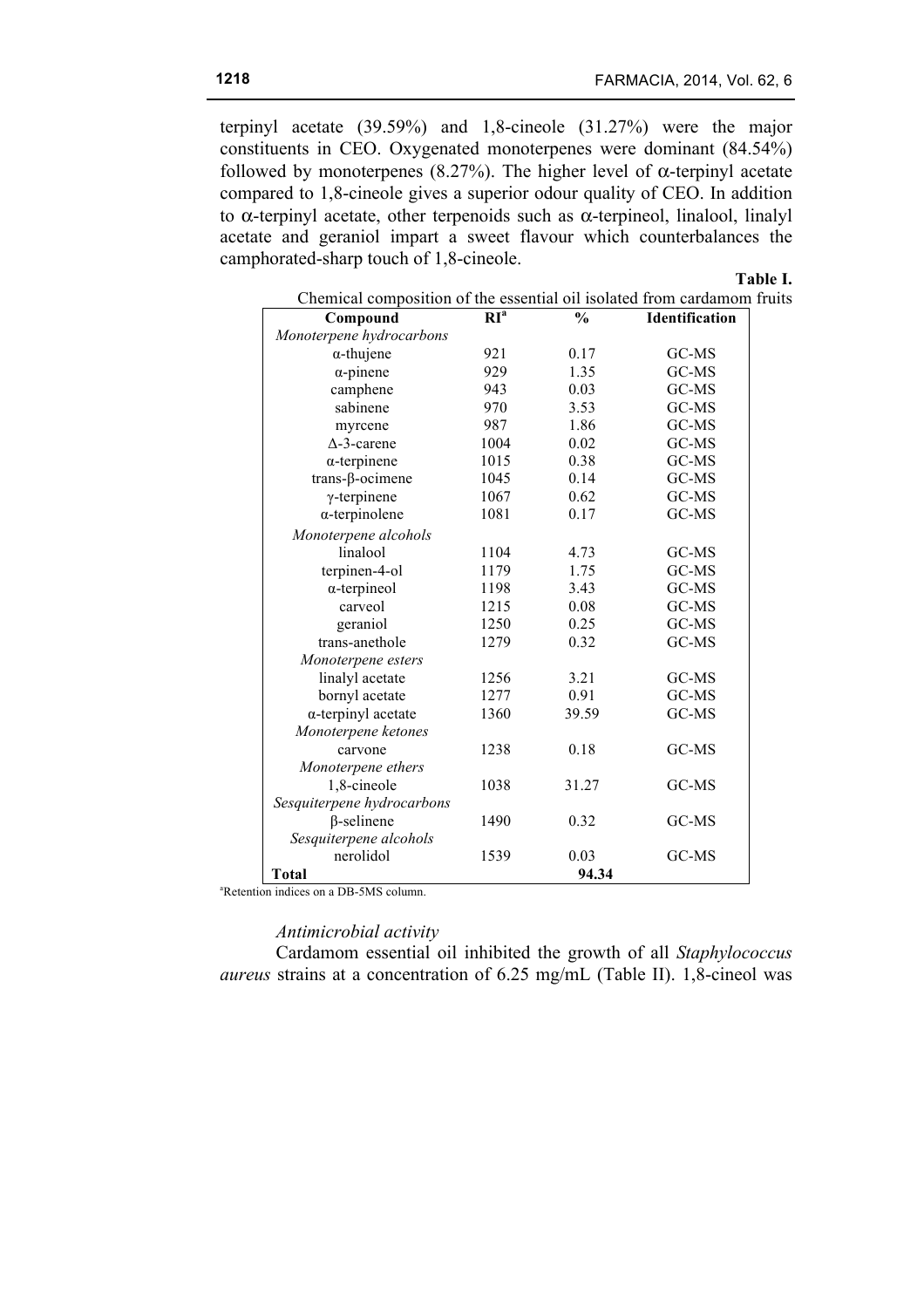G+ *Staphylococcus aureus* ATCC 25923

more active than the cardamom essential oil (MIC=1.25-2.5 mg/mL). The methicillin-resistant clinical isolates of *Staphylococcus aureus* were most susceptible to 1,8-cineol (MIC=1.25 mg/mL). The essential oil and 1,8 cineol showed an antistaphylococcal activity much lower than that of amoxicillin or ciprofloxacin.

### **Table II.**

| MIC and MBC values of cardamom essential oil (CEO), 1,8-cineole and<br>conventional antibiotics $(mg/mL)$ |                |                |                           |                       |  |
|-----------------------------------------------------------------------------------------------------------|----------------|----------------|---------------------------|-----------------------|--|
| <b>Microorganisms</b>                                                                                     | <b>CEO</b>     | 1,8-cineole    | <b>Standard drugs</b>     |                       |  |
|                                                                                                           | <b>MIC/MBC</b> | <b>MIC/MBC</b> | <b>MIC</b><br>amoxicillin | MIC.<br>ciprofloxacin |  |

G+ | *S. aureus* 37 |  $6.25/12.5$  |  $1.25/5$  |  $2 \times 10^{-3}$  |  $4 \times 10^{-3}$ G+ | *S. aureus* 4185 |  $6.25/12.5$  |  $1.25/5$  |  $4 \times 10^{-3}$  |  $4 \times 10^{-3}$ 

| MIC and MBC values of cardamom essential oil (CEO), 1,8-cineole and |
|---------------------------------------------------------------------|
| conventional antibiotics (mg/mL)                                    |
|                                                                     |

6.25/12.5 | 2.5/2.5 |  $2 \times 10^{-3}$  |  $0.5 \times 10^{-3}$ 

The combinations of cardamom essential oil and amoxicillin determined additive effects (FICI =  $0.56$ -1) on MRSA 37 and MRSA 4185 isolates. On the reference strain, the combinations exhibited antagonistic  $(FICI = 2)$  and indifferent effects  $(FICI = 1.06)$  (Table III). An interaction of additive type was generated by the combination of cardamom essential oil with ciprofloxacin on MRSA 4185 (FICI=1) and *Staphylococcus aureus* reference strain (FICI=0.62). When tested on MRSA 37 strain, the cardamom essential oil-ciprofloxacin combination exhibited antagonistic or indifferent interactions depending on the combination ratios (Table III). One dose pair combination of 1,8-cineole and amoxicillin elicited additive effects on *Staphylococcus aureus* reference strain and MRSA 4185 (FICI= 0.56 and 0.74, respectively) (Table IV). Therefore, an additive interaction was demonstrated at one dose pair combination of 1,8-cineole and ciprofloxacin on *Staphylococcus aureus* reference strain (FICI = 0.62). Antagonist and indifferent interactions were found for the combinations 1,8 cineole-amoxicillin and 1,8-cineole-ciprofloxacin against MRSA 37 isolate. A similar interaction profile was noticed for the combination 1,8-cineolciprofloxacin against MRSA 4185 (Table IV).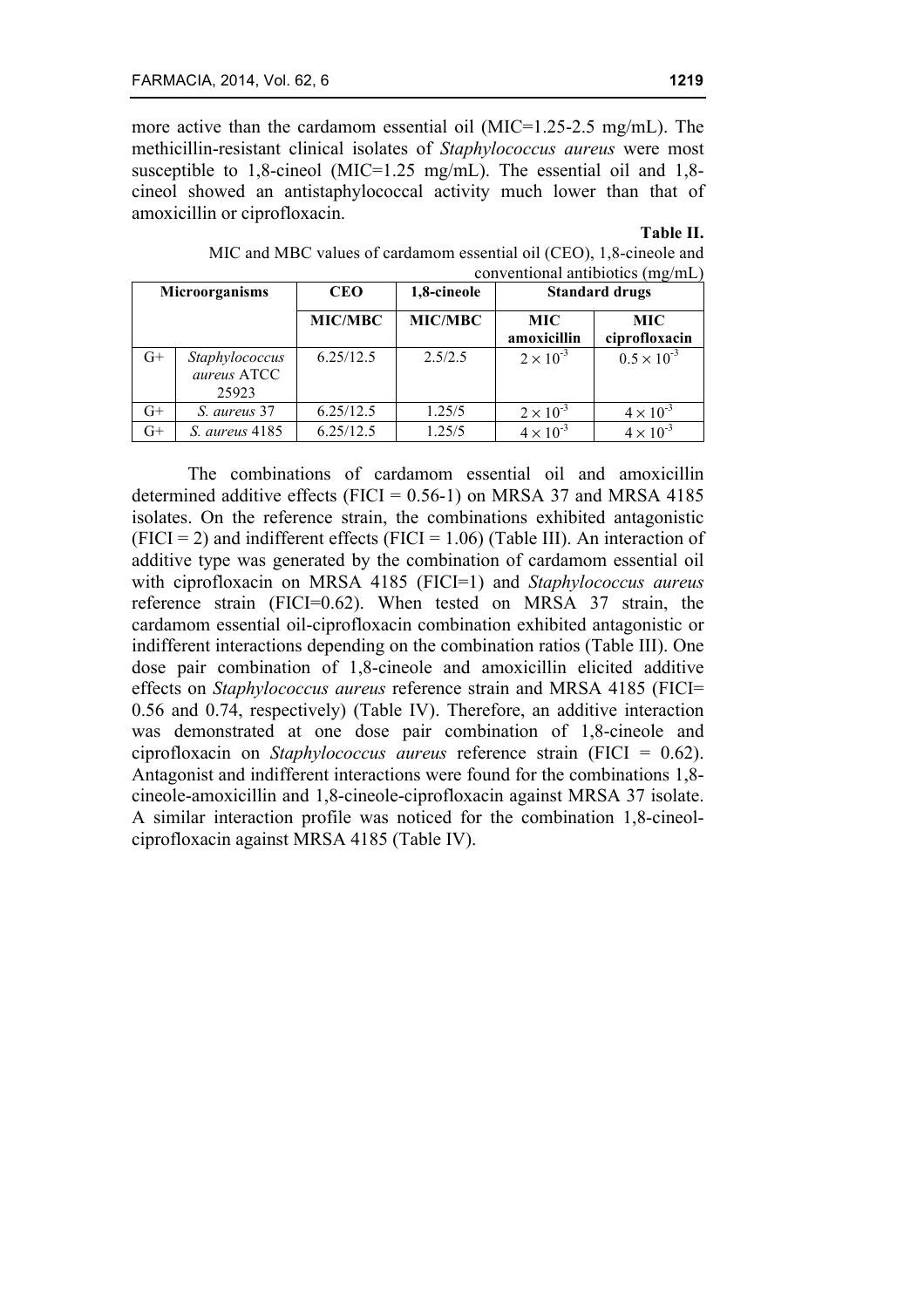#### **Table III.**

Combination effects of cardamom essential oil and antibiotics against *Staphylococcus aureus* strains

| <b>Strains</b>    | $CEO1 +$              | MIC <sub>c</sub>             | $\overline{FIC^1/}$ | <b>FICI</b>    | Outcome               |
|-------------------|-----------------------|------------------------------|---------------------|----------------|-----------------------|
|                   | amoxicillin $(A)^2/$  | (mg/mL)                      | FIC <sup>2</sup>    |                |                       |
|                   | ciprofloxacin $(C)^2$ |                              |                     |                |                       |
| Staphylococcus    | $CEO + A$             | $6.25/2 \times 10^{-3}$      | 1/1                 | 2              | $An^a$                |
| <b>ATCC 25923</b> |                       | $6.25/0.125 \times 10^{-3}$  | 1/0.06              | 1.06           | $I^{\mathfrak{b}}$    |
|                   | $CEO + C$             | $3.125/0.06x10^{-3}$         | 0.5/0.12            | 0.62           | $\overline{A^c}$      |
|                   |                       | $6.25/0.06x10^{-3}$          | 1/0.12              | 1.12           | $\bf I$               |
| S.aureus 37       | $CEO + A$             | $0.7/2 \times 10^{-3}$       | 0.11/1              | 1.11           | I                     |
|                   |                       | $0.7/1 \times 10^{-3}$       | 0.11/0.5            | 0.61           | $\boldsymbol{\rm{A}}$ |
|                   |                       | $3.125/1 \times 10^{-3}$     | 0.5/0.5             | 1              | $\mathbf{A}$          |
|                   |                       | $3.125/0.125 \times 10^{-3}$ | 0.5/0.06            | 0.56           | $\mathbf A$           |
|                   |                       | $6.25/0.125 \times 10^{-3}$  | 1/0.06              | 1.06           | I                     |
|                   | $CEO + C$             | $6.25/4 \times 10^{-3}$      | 1/1                 | $\overline{2}$ | An                    |
|                   |                       | $6.25/0.06x10^{-3}$          | 1/0.01              | 1.01           | I                     |
| S. aureus 4185    | $CEO + A$             | $0.7/4 \times 10^{-3}$       | 0.11/1              | 1.11           | $\mathbf I$           |
|                   |                       | $0.7/2 \times 10^{-3}$       | 0.11/0.5            | 0.61           | $\mathbf A$           |
|                   |                       | $6.25/2 \times 10^{-3}$      | 1/0.5               | 1.5            | $\mathbf I$           |
|                   |                       | $6.25/0.125 \times 10^{-3}$  | 1/0.03              | 1.03           | I                     |
|                   | $CEO + C$             | $3.125/4 \times 10^{-3}$     | 0.5/1               | 1.5            | $\bf I$               |
|                   |                       | $3.125/2 \times 10^{-3}$     | 0.5/0.5             | 1              | A                     |
|                   |                       | $6.25/2 \times 10^{-3}$      | 1/0.5               | 1.5            | I                     |
|                   |                       | $6.25/0.06 \times 10^{-3}$   | 1/0.01              | 1.01           | I                     |

FIC, fractional inhibitory concentration; FICI, FIC indexes; MIC<sub>c</sub>, MIC of essential oil/antibiotic combination; Antagonism<sup>a</sup>; <sup>b</sup>Indifferent; <sup>c</sup>Additive.

# **Table IV.**

Combination effects of cardamom essential oil and 1,8-cineole against *Staphylococcus aureus* strains

| <b>Strains</b> | 1,8-cineole $(Ci)^{1}$ + | MIC <sub>c</sub>            | FIC <sup>1</sup> / | <b>FICI</b>                 | Outcome      |
|----------------|--------------------------|-----------------------------|--------------------|-----------------------------|--------------|
|                | amoxicillin $(A)^2/$     | (mg/mL)                     | $FIC^2$            |                             |              |
|                | ciprofloxacin $(C)^2$    |                             |                    |                             |              |
| Staphylococcus | $Ci + A$                 | $1.25/0.125 \times 10^{-3}$ | 0.5/0.06           | 0.56                        | $A^c$        |
| aureus ATCC    | $Ci + C$                 | $1.25/0.06x10^{-3}$         | 0.5/0.12           | 0.62                        | $\mathbf{A}$ |
| 25923          |                          |                             |                    |                             |              |
| S. aureus 37   | $Ci + A$                 | $1.25/2 \times 10^{-3}$     | 1/1                | $\mathcal{D}_{\mathcal{L}}$ | $An^a$       |
|                |                          | $1.25/0.125 \times 10^{-3}$ | 1/0.06             | 1.06                        | $I^{\rm b}$  |
|                | $Ci + C$                 | $1.25/4 \times 10^{-3}$     | 1/1                | $\mathfrak{D}$              | An           |
|                |                          | $1.25/0.06x10^{-3}$         | 1/0.01             | 1.01                        | I            |
| S.aureus 4185  | $Ci + A$                 | $0.3/4 \times 10^{-3}$      | 0.24/1             | 1.24                        | T            |
|                |                          | $0.3/2 \times 10^{-3}$      | 0.24/0.5           | 0.74                        | A            |
|                |                          | $1.25/2 \times 10^{-3}$     | 1/0.5              | 1.5                         |              |
|                |                          | $1.25/0.125 \times 10^{-3}$ | 1/0.03             | 1.03                        | I            |
|                | $Ci + C$                 | $1.25/4 \times 10^{-3}$     | 1/1                | $\mathfrak{D}$              | An           |
|                |                          | $1.25/0.06x10^{-3}$         | 1/0.01             | 1.01                        |              |

FIC, fractional inhibitory concentration; FICI, FIC indexes; MIC<sub>c</sub>, MIC of essential oil/antibiotic combination; Antagonism<sup>a</sup>; <sup>b</sup>Indifferent; <sup>c</sup>Additive.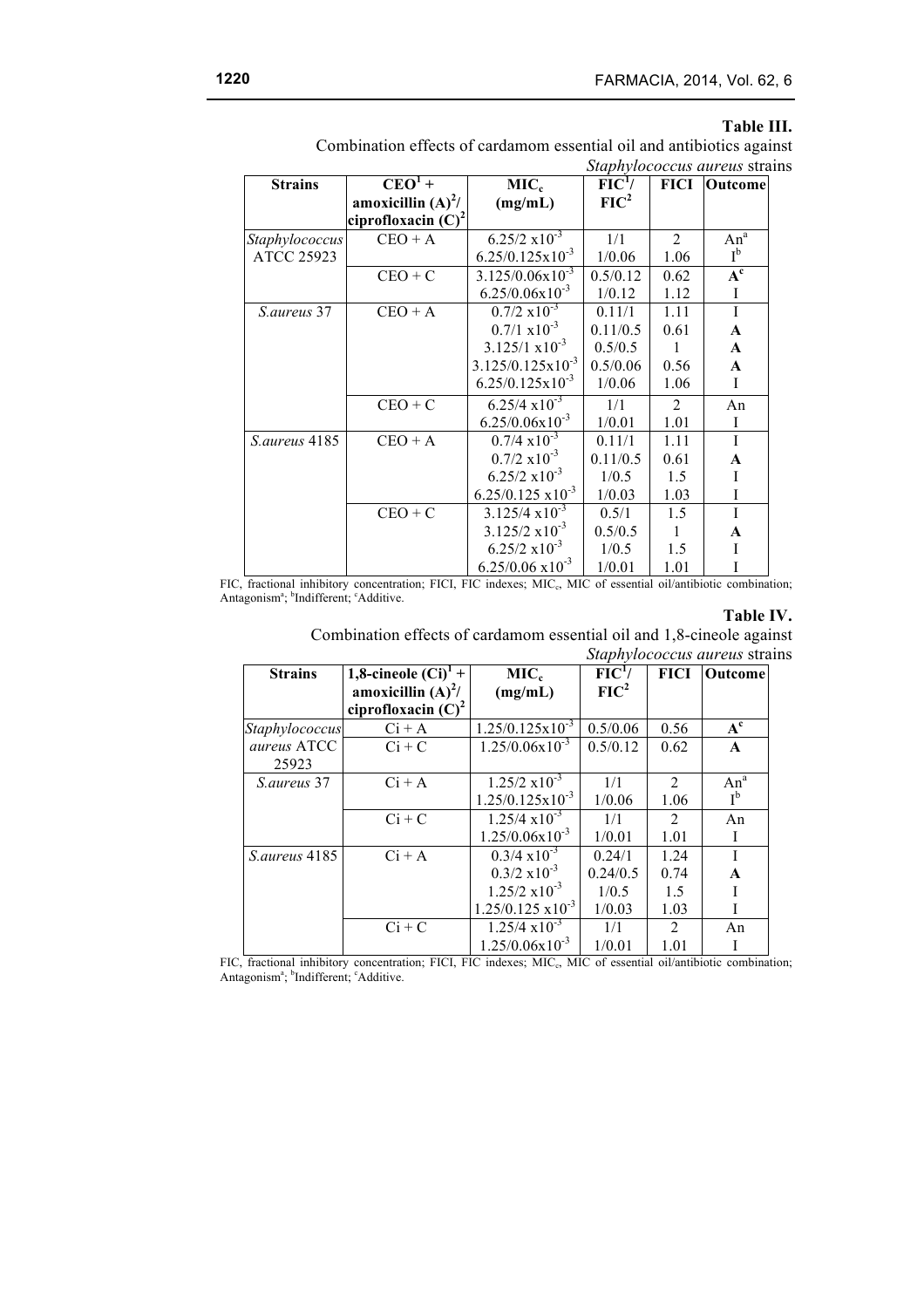### **Conclusions**

Combinations of cardamom essential oil with amoxicillin or ciprofloxacin exerted mainly additive and indifferent effects on methicillinresistant clinical isolates while combinations of 1,8-cineol with antibiotics generated antagonistic and indifferent effects. Additive effects on *Staphylococcus aureus* ATCC 25923 were generated by the following combinations: cardamom essential oil-ciprofloxacin, 1,8-cineol-amoxicillin and 1,8-cineol-ciprofloxacin. The antagonistic interactions found particularly for 1,8-cineol suggest that its concomitant administration with amoxicillin or ciprofloxacin, depending on the combination ratios, can diminish the antibacterial activity of these antibiotics in infections with *Staphyloccocus aureus* isolates.

### **References**

- 1. Adams R.P., Identification of essential oil components by gas chromatography/mass spectrometry (4th ed.). Allured Publishing Corporation, Carol Stream Illinois, 2007.
- 2. Anitescu G., Doneanu C., Radulescu V., Isolation of coriander oil: comparison between steam distillation and supercritical CO<sub>2</sub> extraction. *Flavour Fragr. J.*, 1997; 12(3): 173-176.
- 3. Al-Zuhair H., El-Sayeh B., Ameen H.A., Al-Shoora H., Pharmacological studies of cardamom oil in animals. *Pharmacol. Res*., 1996; 34(1-2): 79.
- 4. Aprotosoaie A.C., Şpac A, Hăncianu M., Miron A., Tănăsescu V.F., Dorneanu V., Stănescu U., The chemical profile of essential oils obtained from fennel fruits (Foeniculum vulgare Mill.). *Farmacia*, 2010; 58(1): 46-53.
- 5. Elgayyar M., Draughon F.A., Golden D.A., Mount J.R., Antimicrobial activity of essential oils from plants against selected pathogenic and saprophytic microorganisms. *J. Food Protect*, 2001; 64(7): 1019-1024.
- 6. EUCAST Definitive Document E. Def 1.2. *Clin. Microbiol. Infect*., 2000; 6(9): 503-508.
- 7. Fadli M., Saad A., Sayadi S., Chevalier J., Mezrioui N.E., Pagčs J.M., Hassani L., Antibacterial activity of *Thymus maroccanus* and *Thymus broussonetii* essential oils against nosocomial infection-bacteria and their synergistic potential with antibiotics. *Phytomedicine*, 2012; 19: 464-471.
- 8. Goodner K.L., Practical retention index models of OV-101, DB-1, DB-5 and DB-Wax for flavor and fragrance compounds. *LWT-Food Sci. Technol*., 2008; 41(6): 951-958.
- 9. Korikanthimath V.S, Rao G., Hiremath G.M., Cultivation of cardamom (*Elettaria cardamomum*) in valley bottoms under evergreen forest shade. *J.M.A.P.S.*, 2002; 14: 53-59.
- 10. Korikanthimath V.S., Cardamom (small). In Handbook of herbs and spices, vol. II. Peter KV (ed.), Woodhead Publishing Ltd. Cambridge UK, 2004; 123-133.
- 11. Köck R., Becker K., Cookson B., van Gemert-Pijnen J.E., Harbarth S., Kluytmans J., Mielke M., Peters G., Skov R.L., Struelens M.J., Tacconelli E., Navarro Torné A., Witte W., Friedrich A.W., Methicillin-resistant *Staphylococcus aureus* (MRSA): burden of disease and control challenges in Europe. *Euro Surveill*, 2010; 15: 19688.
- 12. Lorian V., Antibiotics in Laboratory Medicine (5th ed.). Lippincott Williams & Wilkins, Philadelphia, 2005.
- 13. Mahboubi M., Bidgoli F.G., Antistaphylococcal activity of *Zataria multiflora* essential oil and its synergy with vancomycin. *Phytomedicine*, 2010; 17(7): 548-550.
- 14. Ozel M., Gogus F., Lewis A., Composition of *Eucalyptus camaldulensis* volatiles using direct thermal desorption coupled with comprehensive two-dimensional gaschromatography-time-of-flight-mass spectrometry. *J. Chromatogr. Sci*., 2008; 46(2): 157-161.